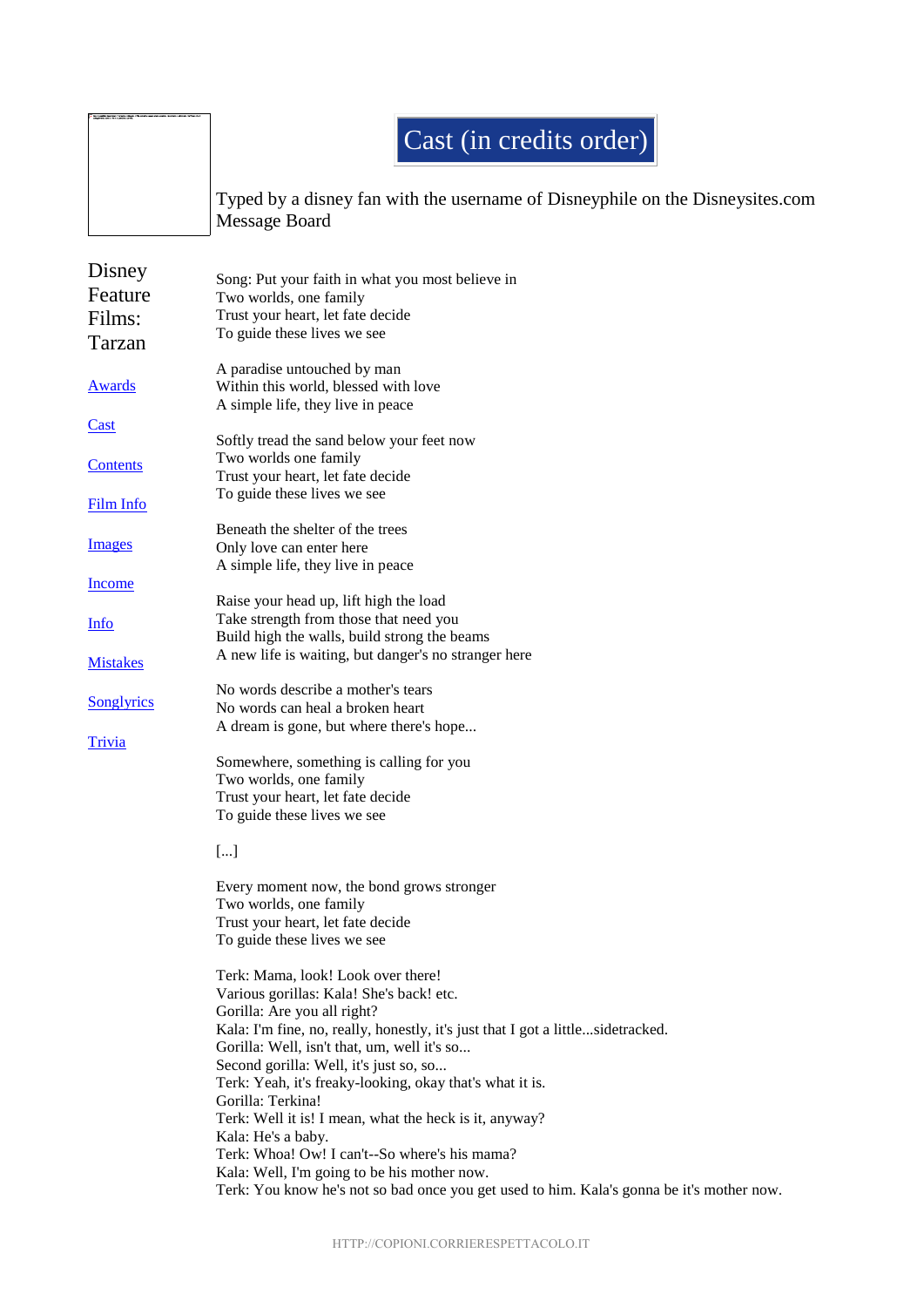Kala: Kerchak, I saved him from Sabor. Kerchak: Kala, it won't replace the one we lost. Kala: I know that, but he needs me. Kerchak: But it, it--Kala, look at it! It's not our kind. No, you have to take it back. Kala: Take him back? But he'll die! Kerchak: If the jungle wants him, then-- Kala: I want him! Kerchak: Kala, I cannot let you put our family in danger. Kala: Does he look dangerous to you? Kerchak: Was it alone? Kala: Yes. Sabor killed his family. Kerchak: Are you sure? Kala: Yes. There are no others. Kerchak: Then you may keep him. Kala: Kerchak, I know he'll be a good son. Kerchak: I said he could stay. That doesn't make him my son. We will nest here for the night. Terk: So um, whatcha gonna call it? Kala: I'm going to call HIM Tarzan. Terk: Tarzan? Okay, he's your baby. Gorilla: All right little lady, come on, it's way past your nest time. Terk: Aw, mom! Gorilla: No. Terk: Five more minutes? Gorilla: No. Terk: Two more minutes? Gorilla: No. Terk: One more minutes? Kala: Oh, oh no, shh, shh, don't cry, come on, come on, I'm here. [singing] Come stop your crying, it'll be all right, come take my hand, hold it tight, I will protect you from all around you, I will be here, don't you cry

Song: For one so small, you seem so strong My arms will hold you, keep you safe and warm This bond between us can't be broken I will be here, don't you cry

'Cause you'll be in my heart Yes, you'll be in my heart From this day on, now and forevermore

You'll be in my heart No matter what they say You'll be here in my heart, always

Kala: Always

Kala: Tarzan? Tarzan? Tarzan: I sure scared you, mom! Kala: You sure did! Can't you imitate any quieter animals? Tarzan: Aw mom, that's no fun. Wanna see me be a leopard? Kala: Why don't you just come up with your own sound? Gorillas: Kala! Tarzan: Oops. Terk: Tarzan, thank goodness you're all right! Kala and I have been so worried. Thank you, thank you for finding him, Kerchak, you are such a wise and caring leader. (Run!) Tarzan: Um... Terk: Hello! Are you thick in the head? Tarzan: What? Terk: How many times do I have to tell ya? If you want Kerchak to like you, stay away from him. Gorillas: Hey, come on Terk, step on it! Last one there's a dung beetle. Terk: Yeah, and the first one's gotta eat it.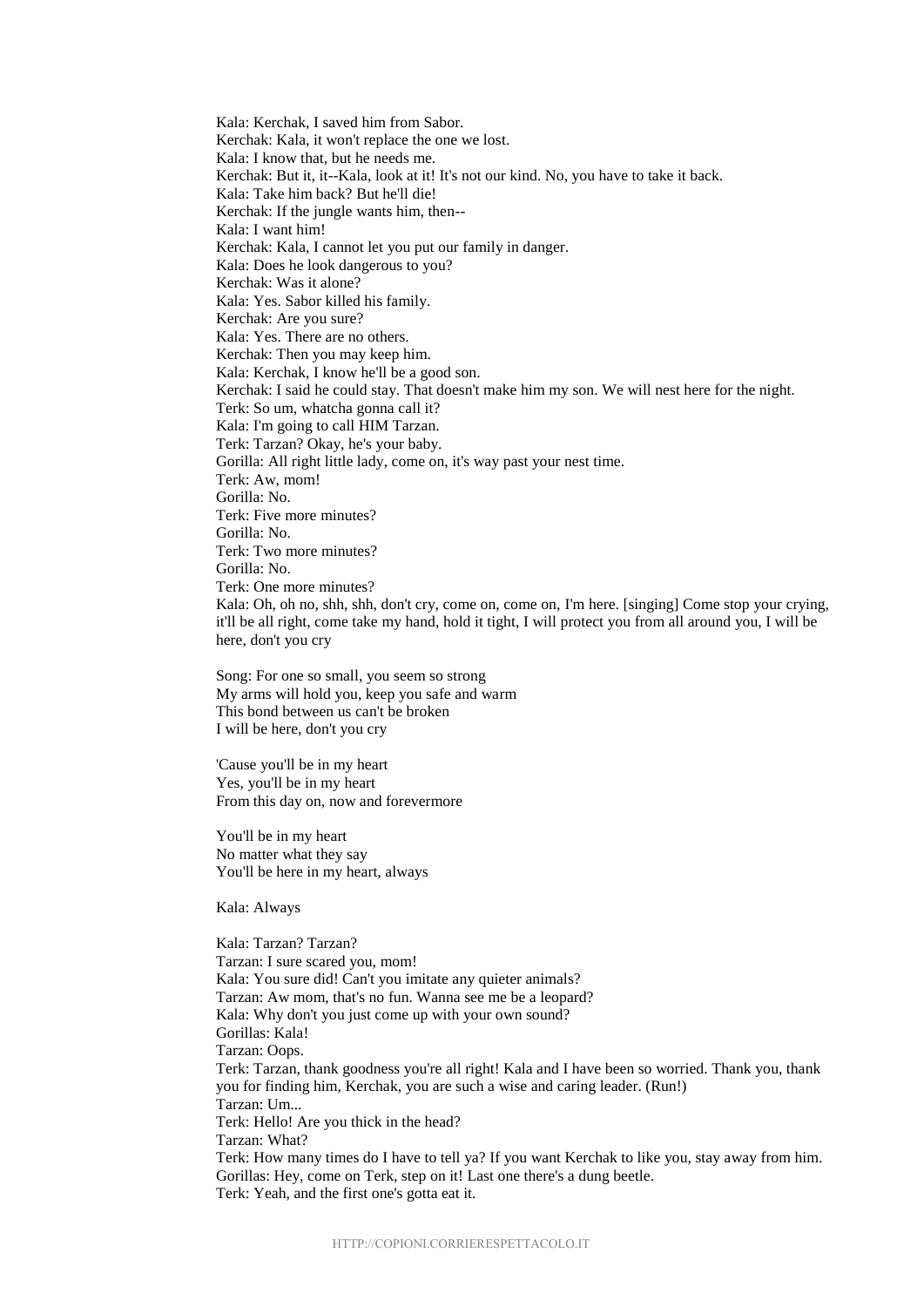Tarzan: Terk, can I come? Terk: Well, yeah you could if you could keep up, but you know, you can't really keep up. Wait up guys, wait up, right behind you. Gorillas: Take that! Stop hitting yourself! Stop hitting yourself! etc. Terk: The fun has arrived. Thank you very much. Gorilla: Hey, what took you so long? Terk: I had a little pest-control problem but it's all taken care of. Whoa! Tarzan: Hi guys. Gorillas: Terk, what is this, some kind of joke? Tell me I'm not looking at the hairless wonder. Tarzan: Well, Terk said I could come along if I could keep up. Gorillas: Oh no, Terk! Terk: I'll handle this guys, okay? Listen, buddy, c'mere. We got a tiny little itsy-bitsy problem here, okay? Personally, I'd love to hang out with you. You know I would. But the guys, they need a little convincing. Tarzan: Okay, what do I gotta do? Terk: Do? What do you gotta do? Oh, it's so stupid. Tarzan: What? Terk: Well, you gotta, you gotta go get a hair. Tarzan: A hair? Terk: Yeah, a hair, uh-huh. An elephant hair. Tarzan: An elephant hair? Terk: Like I said, it's stupid, right? Listen, take it from me, go home, okay? Who needs this aggravation? You know, I'm probably gonna leave soon myself. You go, I'll catch up, all right? You see, leave it to me. I told you--Tarzan! Tarzan, no! Gorilla: Ooh! That one hurt him! Terk: Look, oh, oh, there he is! He's alive! Tarzan: Hey guys! Gorillas: Hi. Terk: Oh no, no, no, no, no, come back, come back! Gorillas: This guy's great! Hey, if he lives you should bring him around more often. Come on, come on, let's go get a better seat. Terk: Oh. Tantor: Mom, are you sure this water's sanitary? It looks questionable to me. Elephant: It's fine, honey. Tantor: Yecch! But what about bacteria? Elephant: Tantor, can't you see Mommy's talking? Tantor: Watch out! There's something swimming! It's coming right at you! Elephant: Honey, Mommy's losing her patience. Tantor: But this time I really see something! Elephant: Oh boy. Tantor: Piranha! It's a piranha! Elephant: Sweetheart, there are no piranhas in Africa. Second Elephant: Don't tell the kid that, of course there are piranhas in Africa. Third Elephant: No, she's right. They're native to South America. Tantor: Aah! It's right behind you! Run! Elephant: For the last time, honey, there are no piranhas in-- Second Elephant: MY BUTT! Tantor: I told you! Second Elephant: There's something on my butt! Third Elephant: What is it? Tantor: It's a piranha! Elephants: Piranha! Gorillas: He's dead! We're dead! Aah! We didn't do it! They're the ones! Gorilla: Oh, thank you Kerchak! Terk: Tarzan, buddy, buddy, come on, don't die on me! Don't die on me! You weren't supposed to do it! Tantor: Get away from there! Don't you know a piranha can strip your flesh in seconds? Terk: What? He's not a piranha, he's--he's alive! He's alive! He's alive! Tantor: He's alive! Terk: He's ali--You idiot! You nearly gave me a heart attack, ya happy? Tarzan: Uh-huh.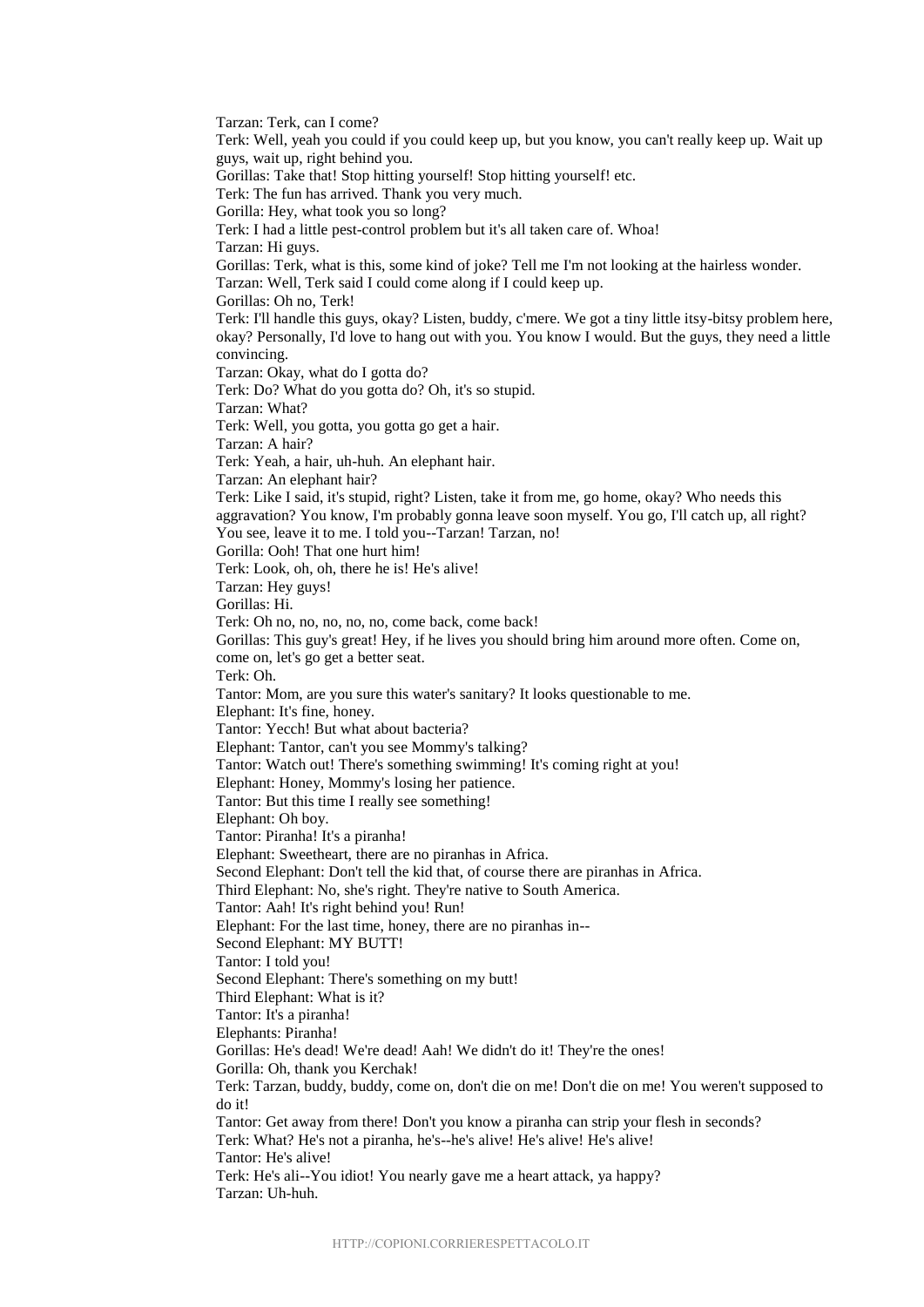Terk: You--I don't believe it, you got the hair? Tantor: Is that what this is all about? I got a whole tail of them! Gorillas: Tarzan? Terkina? Tarzan & Terk: Oh no. Tantor: Who's that? Tarzan & Terk: My mom. Kala: Tarzan! Tarzan: Hi. Terk: Hi, aunt Kala. Kala: Oh, you scared me! What happened? Tarzan: Well, I... Terk: Um, it's sort of a long, it's involved, because what happened, it was a weird-- Kerchak: What happened? Tarzan: It was my fault, Kerchak. Kala: Tarzan! Tarzan: We were playing, and well, I'm sorry, Kerchak. Kerchak: You almost killed someone! Tarzan: But it was an accident! Kala: He's only a child. Kerchak: That's no excuse, Kala, you can't keep defending him. Kala: But he'll learn. Kerchak: He will never learn. You can't learn to be one of us. Kala: Because you never give him a chance. Kerchak: Give him a chance? Kala, look at him! He will never be one of us. Kala: Kerchak! Tarzan!

## [...]

Kala: Tarzan, what are you doing? Tarzan: Why am I so different? Kala: Because you're covered with mud, that's why. Tarzan: No! Kerchak said I didn't belong in the-- Kala: Close your mouth. Tarzan: Kerchak said I don't belong in the family. Kala: Never mind what Kerchak said. Now hold still. Tarzan: But look at me! Kala: I am, Tarzan. And do you know what I see? I see two eyes, like mine, and a nose, somewhere. Ah, here. Two ears, and let's see, what else? Tarzan: Two hands? Kala: That's right. Close your eyes. Now forget what you see. What do you feel? Tarzan: My heart. Kala: Come here. Tarzan: Your heart. Kala: See, they're exactly the same. Kerchak just can't see that. Tarzan: I'll make him see it. I'll be the best ape ever! Kala: Oh, I bet you will!

Song: Oh the power to be strong And the wisdom to be wise All these things will come to you in time On this journey that you're making There'll be answers that you'll seek And it's you who'll climb the mountain It's you who'll reach the peak

Son of man, look to the sky Lift your spirit, set it free Some day you'll walk tall with pride Son of man, a man in time you'll be

Though there's no one there to guide you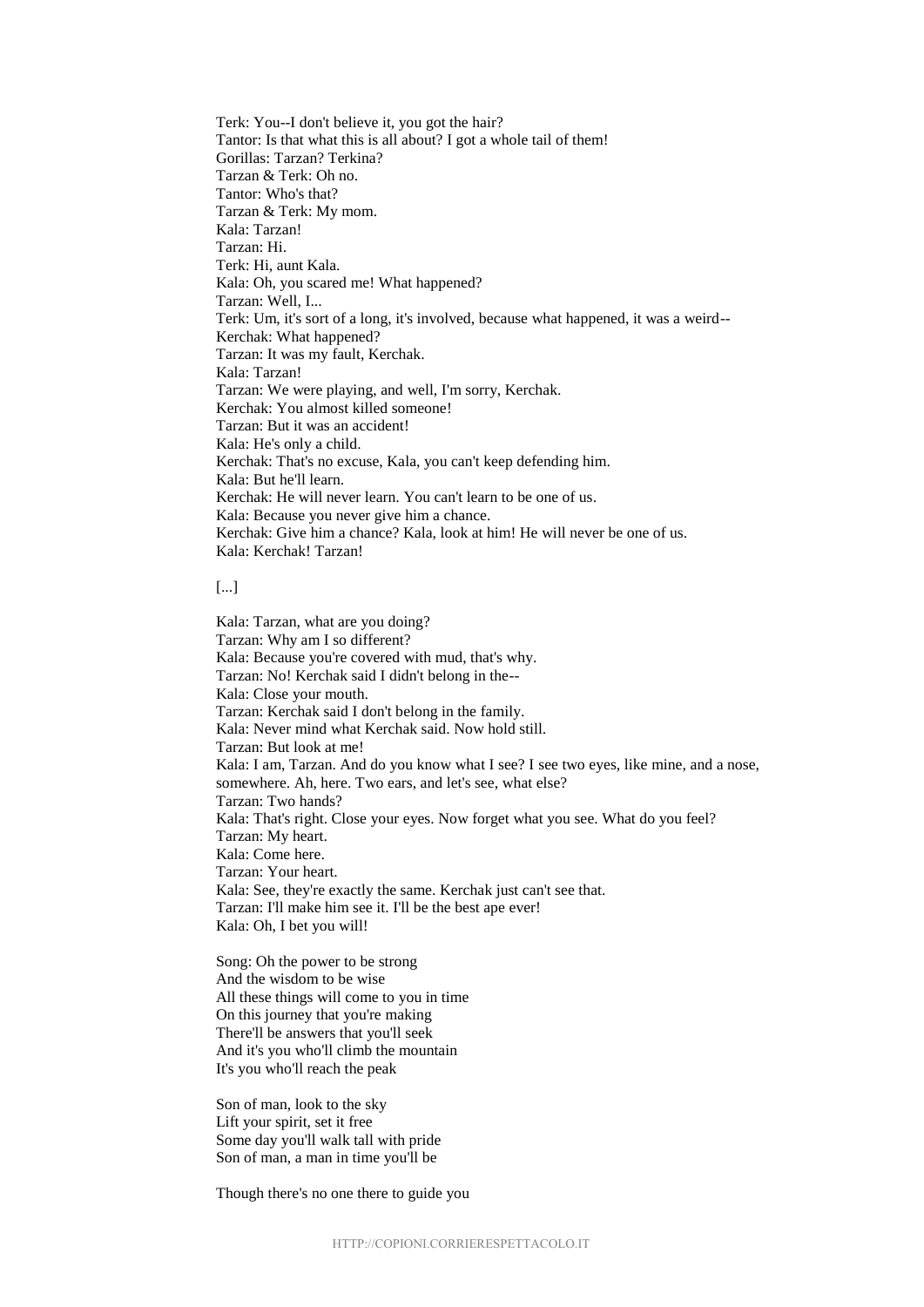No one to take your hand But with faith and understanding You will journey from boy to man

Son of man, look to the sky Lift your spirit, set it free Some day you'll walk tall with pride Son of man, a man in time you'll be

In learning you will teach And in teaching you will learn You'll find your place beside the ones you love And all the things you dreamed of The visions that you saw The time is drawing near now It's yours to claim it all

Son of man, look to the sky Lift your spirit, set it free Some day you'll walk tall with pride Son of man, a man in time you'll be

Son of man, son of man's a man for all to see

Kala: Don't even think about it. Tarzan: How'd you know it was me? Kala: I'm your mother, I know everything. Now where have you been? Tarzan: I thought you knew everything. Terk: Hey Auntie K. You're looking remarkably groomed today. Kala: Hello Terk. Terk: Not the neck, not the neck, etc. Tantor: Okay, it's all fun and games until someone loses an eye. Someone's gonna get hurt here, and it's always me. Terk: Okay okay, you win, okay okay, you win, hello, down here, yo, yo! Let go! Tarzan: Oh, sorry Terk. Terk: What kind of animal are you? Tantor: You know I've been thinking lately that maybe Tarzan could be some subspecies of elephant. Terk: What are you, crazy? An elephant? Tantor: Listen to me, think about it, he enjoys a peanut, I enjoy a peanut. Terk: He looks nothin' like ya!

[...]

Terk: Okay, everybody, move aside, out of my way,best friend coming through. That would be me. And you, don't make a habit of that, okay? There are other ways of getting attention, you know? Tarzan: I'll try to remember that. Terk: All right, and I was right behind you...

[...]

Tarzan: What was that? Tantor: Hey, it wasn't me, I swear! Okay, maybe it was... Kerchak: Everyone, let's move!

[...]

Clayton: ...I knew I was born for Africa, and Africa was created for-- Porter: Clayton, Clayton, there you are, what is it? What is it? Are we in danger? Clayton: I thought I saw something. Porter: A hippopotamus amphibious, or a rhinoceros--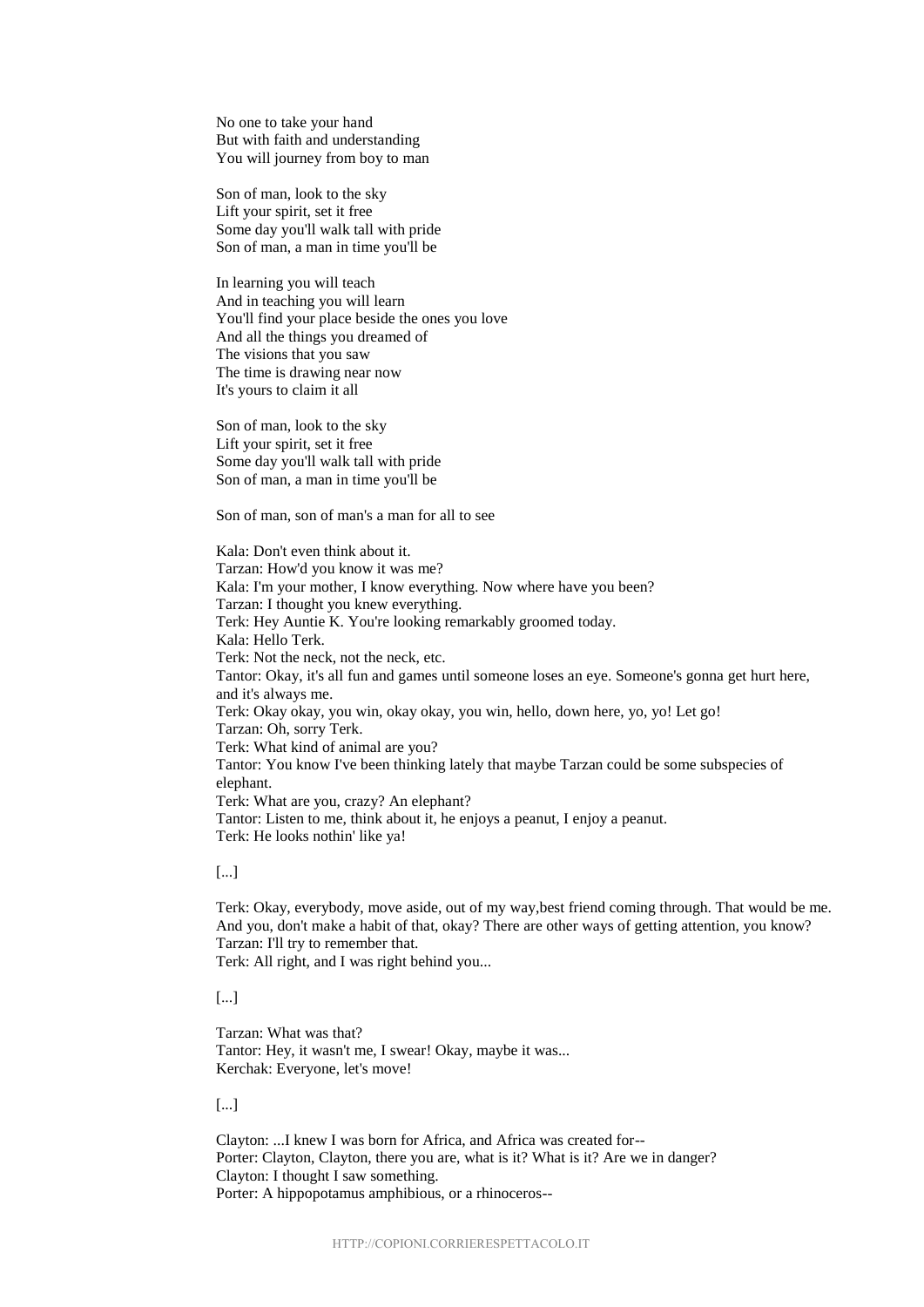Clayton: Professor, don't move! Porter: Oh, right. Jane: Daddy? Ow. Daddy, what's all the hullabaloo about? What is it, Daddy? Porter: Shh, Mister Clayton asked me not to move. He saw something. Oh, I moved. Jane: Uh, Mister Clayton, sorry, excuse me, uh, but my father and I came on this expedition to study gorillas, and I think your shooting might be scaring them off. Clayton: You hired me to protect you, Miss Porter, and protect you I shall. Jane: And you're doing a marvelous job of it, but we only have a short time before the ship returns, and you see-- Porter: Jane, Jane, do you realize what you're standing in? A gorilla's nest! Jane: Oh, Daddy! Clayton: At last! Our first sign in days! Do you think the beasts could be nearby? Porter: Well, they could be. There's the evidence, you know. Jane: Daddy, look! Over there and there and--Porter: Yes! More nests! I see them! Jane: Just as you predicted! Porter & Jane: Family groups! Porter: Oh Jane, I love you! Clayton: Family groups? Excuse me, but these are wild animals that would sooner take your head off than look at you! Jane: On the contrary, Mister Clayton. Daddy's theory is that these are social creatures--Mister Clayton, please! What if it's a gorilla? Clayton: It's no gorilla. Perhaps we should press on. Porter: Yes indeed. Now we should keep heading west... Jane: Are you what all the fuss was about? Daddy, daddy quick! No wait, hold still. You may not be a gorilla but you are one sweet little--There you go, what do you think? Why you little--Well, this is absolutely peachy. Come to study gorillas and I get my sketchbook pidged by a babboon! Give me that! Oh come on now, enough of this. I want this paper on the count of three. One, two, oh look, bananas! I can't believe you fell for that one. No, no, don't give me those crocodile tears.

What would your parents have to say? Oh, you see? I told you they'd be cross. Go easy on him, children will be children.

[...]

Jane: Put me down! Put me down! No, pick me up, pick me up, pick me up!

[...]

Jane: Oh, I'm in a tree with a man who talks to monkeys! Oh, I can't do this, I can't--oh, this is good, this is very good, I--wait, one two, aah! Oh, it can't get any worse, can it? Obviously it can. Stay back, no, don't come any closer, please don't. What are you doing? Ah, hahaha. Please don't. That tickles. Get off, get off, get--GET OFF! It serves you right. Now you stay away from me, like a very good wild man. You stay! I'm warning you, my daddy won't take kindly to you--what are you doing? No, that's, now that's close enough! How dare--What? Oh dear, ohdearohdear oh dear! Yes thank you. That's a lovely heartbeat. It's very nice. Tarzan: It's very nice.

Jane: Oh thank you, I can't do a thing with it in this humidity though, it's--Oh, you do speak! And all this time I thought you were just a big wild quiet silent person, thing. Why didn't you tell me, I mean I must seem rather curious to you, I mean I'd love to--

Tarzan: Tarzan. Tar-zan. Jane: Tarzan? Oh, I see. Tarzan: Oh, I see. Tarzan, Ohisee. Jane: No no no, no. I'm Jane. Tarzan: No no no, no. I'm Jane. Jane: No, no. Jane, Tarzan, Jane. Tarzan: Jane. Jane: Exactly. Clayton! Tarzan: Clayton! Jane: Extraordinary! Um, please, can you take me to my camp? Yes, Clayton, wonderful! Um, we, can't we waaaaaaalk?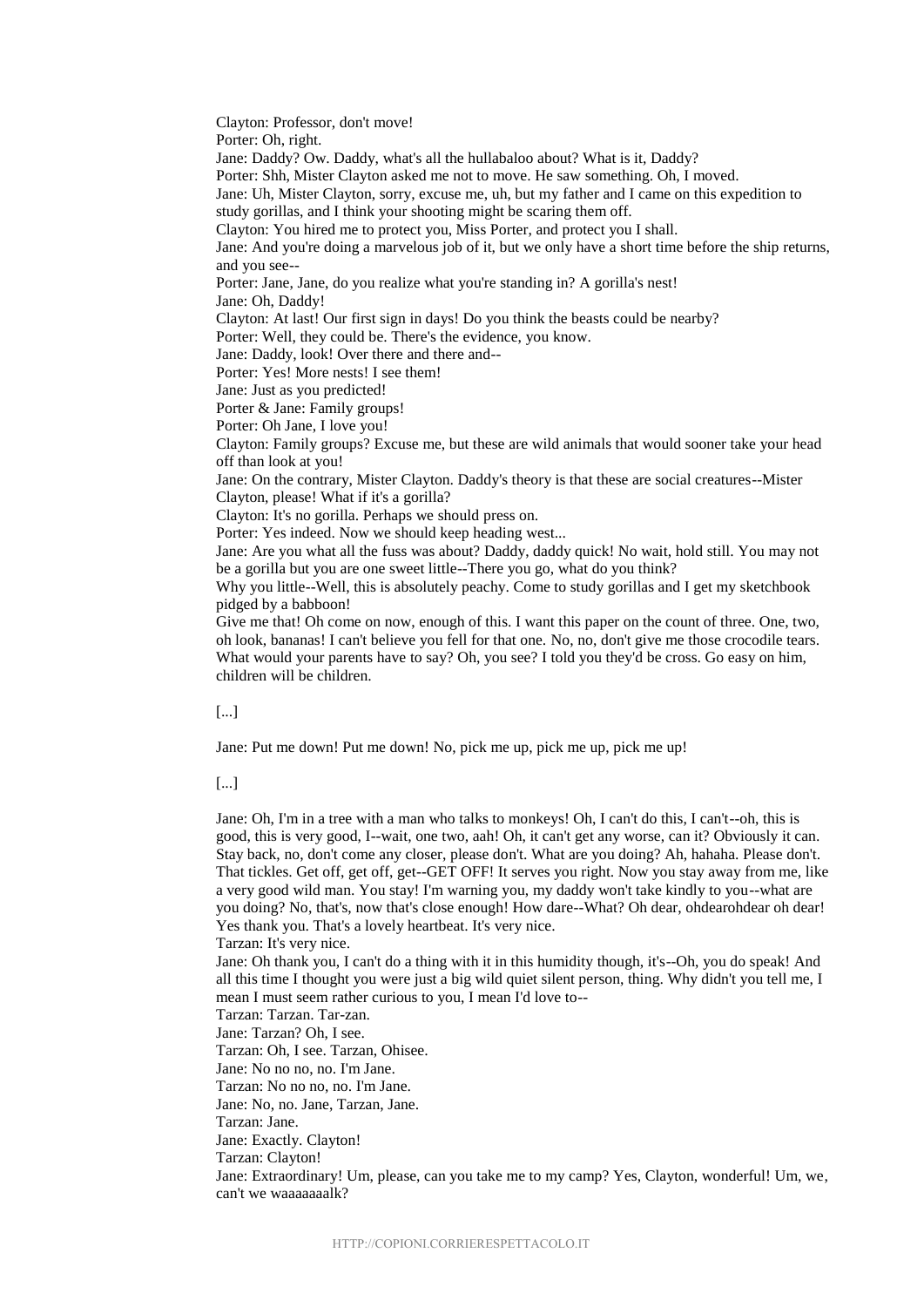Tarzan: We waaaaaaalk! Tantor: Tarzan! Gorillas: Tarzan! Tarzan! Where are you? Let's hope we find him before Kerchak does. Maybe he's lost. Or found something more interesting. Terk: What are you, nuts? What could be more interesting than us? Tantor: Hey, what's everybody looking at? Oh, the horror! It's gruesome! Hide me! Terk: Pull yourself together, you're embarrassing me! These things aren't alive. Tantor: I knew that. Gorillas: Tarzan! Tarzan! etc. Tantor: Hello? Terk: What kind of primitive beasts are responsible for this mess? Wow! C'mere you guys! C'mere, c'mere, look at this! Gorillas: What is that? Hey! Ooh! Terk: Hey! Do it again, do it again. Gorilla: Like this? Terk: Yeah! Yeah, rip it! Ding, I love that part! Lemme hear it big fella. Now hit it! Yeah! Nice. What the heck, buh-bye. Tantor: Terk-- Terk: Yeah, Tant! Now hit it! Come on Tantor! Oh, I love it! Stay with me fellas. I feel something happening here! Jane: Gorillas! He's one of them. Oh my--- Porter: Jane! Clayton: Jane! Porter: Jane! Jane, where are you? Jane, oh Jane, oh thank goodness! Clayton: Good heavens, what happened? Porter: Are you all right? We've been everywhere looking for you. Jane: Oh, oh my goodness. Daddy, I was out walking. I was--little baby--little baby monkey, and I drew a picture. Suddenly the monkey starts crying, and I turned around and there's a whole fleet of them! There's an army of monkeys, a huge tree full of them, screaming at me! Terrified I was, terrified. Suddenly I was swinging in a vine, up in the air, swinging, flying, I was in the air. And we were all surrounded. And Daddy, they took my boot. Porter: They took--those were the ones I bought you. Jane: And I was saved, I was saved by a flying wild man in a loincloth. Porter: Loincloth? Good Lord. Clayton: What is she talking about? Porter: I haven't the foggiest idea. Takes after her mother, you know. She'd come up with stories like that, not about men in loincloths of course, but-- Jane: Oh and there were gorillas! Clayton: Gorillas? You saw the gorillas? Where, Jane, where? Jane: He left with them. Porter: Who, dear, who? Jane: Tarzan. Clayton: Tarzan? Jane: The apeman. Kerchak: Everyone, we will avoid the strangers. Do not let them see you and do not seek them out. Tarzan: They mean us no harm, Kerchak. Kerchak: Tarzan, I don't know that. Tarzan: But I do, I've spent time with them. Kerchak: You may be willing to risk our safety, but I'm not. Tarzan: Why are you threatened by anyone different from you? Kerchak: Protect this family, and stay away from them! Kala: Tarzan, for once, listen to Kerchak. Tarzan: Why didn't you tell me there were creatures that look like me? Jane: Well, he didn't stand upright. He sort of crouched, like that. And he supported his weight on his knuckles. Porter: On the knuckles! Jane: Exactly like a gorilla! Porter: Extraordinary! Jane: Oh, it was amazing! He'd bend his elbows out, like this, and then he walks, like this. Porter: Oh, I see. This is capital! Oh, Janey Jane, what a discovery! A man with no language, no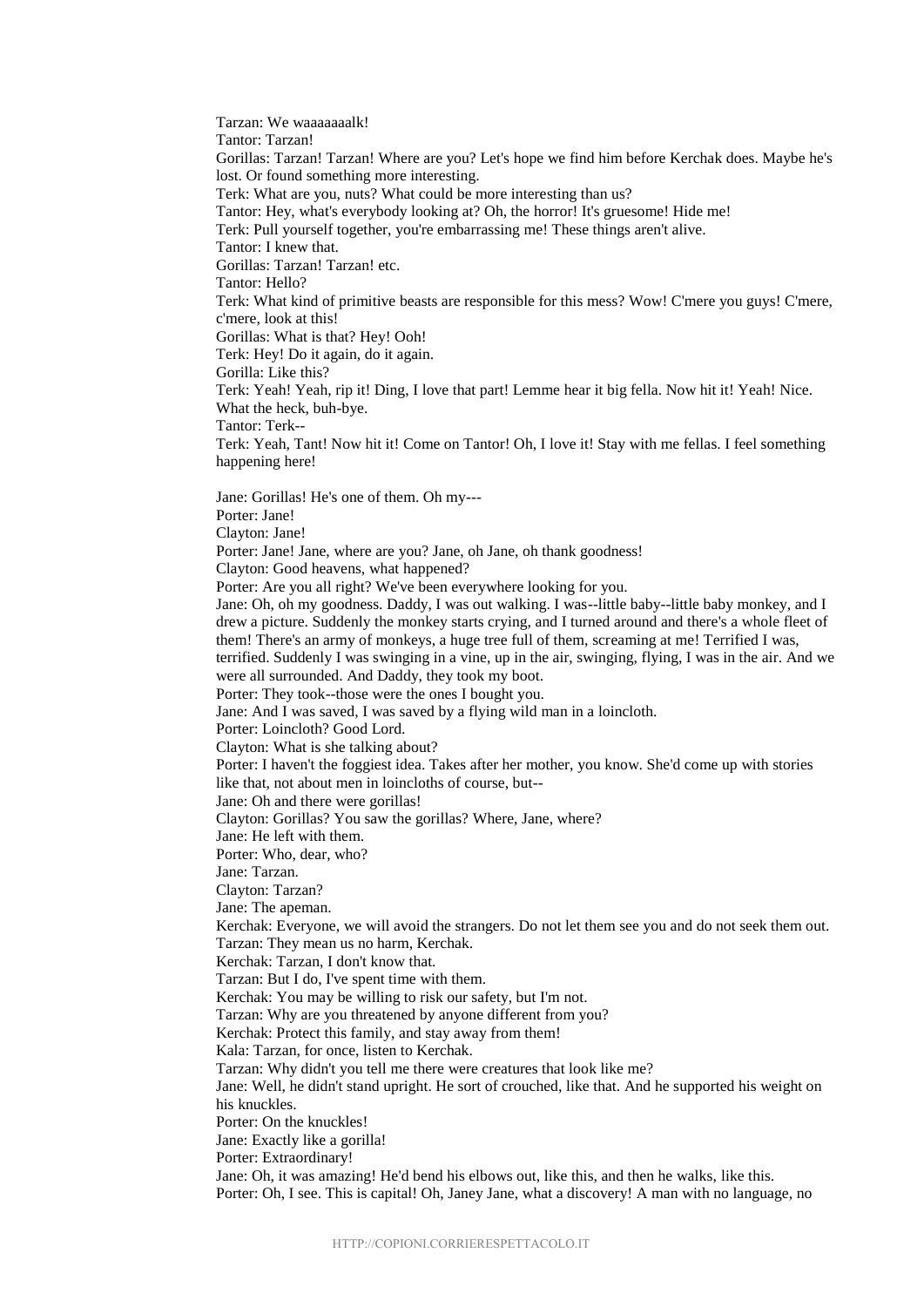human behavior-- Jane: And NO respect for personal boundaries! Porter: How do you mean? Jane: He was this close, Daddy, staring at me! He seemed confused at first, as if he'd never seen another human before. His eyes were intense and focused and...I've never seen such eyes. Porter: Oh, shall I leave you and the blackboard alone for a moment? Jane: Daddy, stop it! The point is, think of what we could learn from him. We must find him. Clayton: Oh, Professor! You're here to find gorillas, not indulge some girlish fantasy. Jane: Fantasy? I didn't imagine him! Tarzan is...real! Porter: Ah, it's him, it's, it's Tarzan! Clayton: Professor, Jane, stand back! Porter: Wait! Jane: No! Tarzan: Clayton! Porter: What? Tarzan: Clayton! Clayton: Have we met? How does he know my name? Jane: He thinks it means the sound of a gunshot. Tarzan: Jane. Jane: Yes, hello, um, Tarzan. Porter: I see what you mean about those personal boundaries! Clayton: What is he doing? Porter: Look at him, Jane. Moves like an ape but looks like a man. He could be the missing link. Clayton: Or our link to the gorillas. Porter: Ah, yes! Clayton: Where are the gorillas? GORILLAS! Tarzan: GORILLAS! Jane: Shouting won't help, Mister Clayton. He doesn't understand English. Clayton: Well then I'll make him understand. If I can teach a parrot to sing "God Save the Queen," I can certainly teach this savage a thing or two. Gorilla. Tarzan: Gorilla. Porter: He's got it! Tarzan: Gorilla, gorilla. Porter: Oh, perhaps not. Clayton: No, no, no, no! Tarzan: No, no, no, no! Clayton: No, no, no! Jane: Mister Clayton, I think I'll take it from here.

Song: Whatever you do, I'll do it too Show me everything and tell me how It all means something, and yet nothing to me I can see there's so much to learn It's all so close and yet so far I see myself as people see me I just know there's something bigger out there

I wanna know, can you show me I wanna know about these strangers like me Tell me more, please show me Something's familiar about these strangers like me

Every gesture, every move that she makes Makes me feel like never before Why do I have this growing need to be beside her? These emotions I never knew Of some other world far beyond this place Beyond the trees, above the clouds I see before me a new horizon

I wanna know, can you show me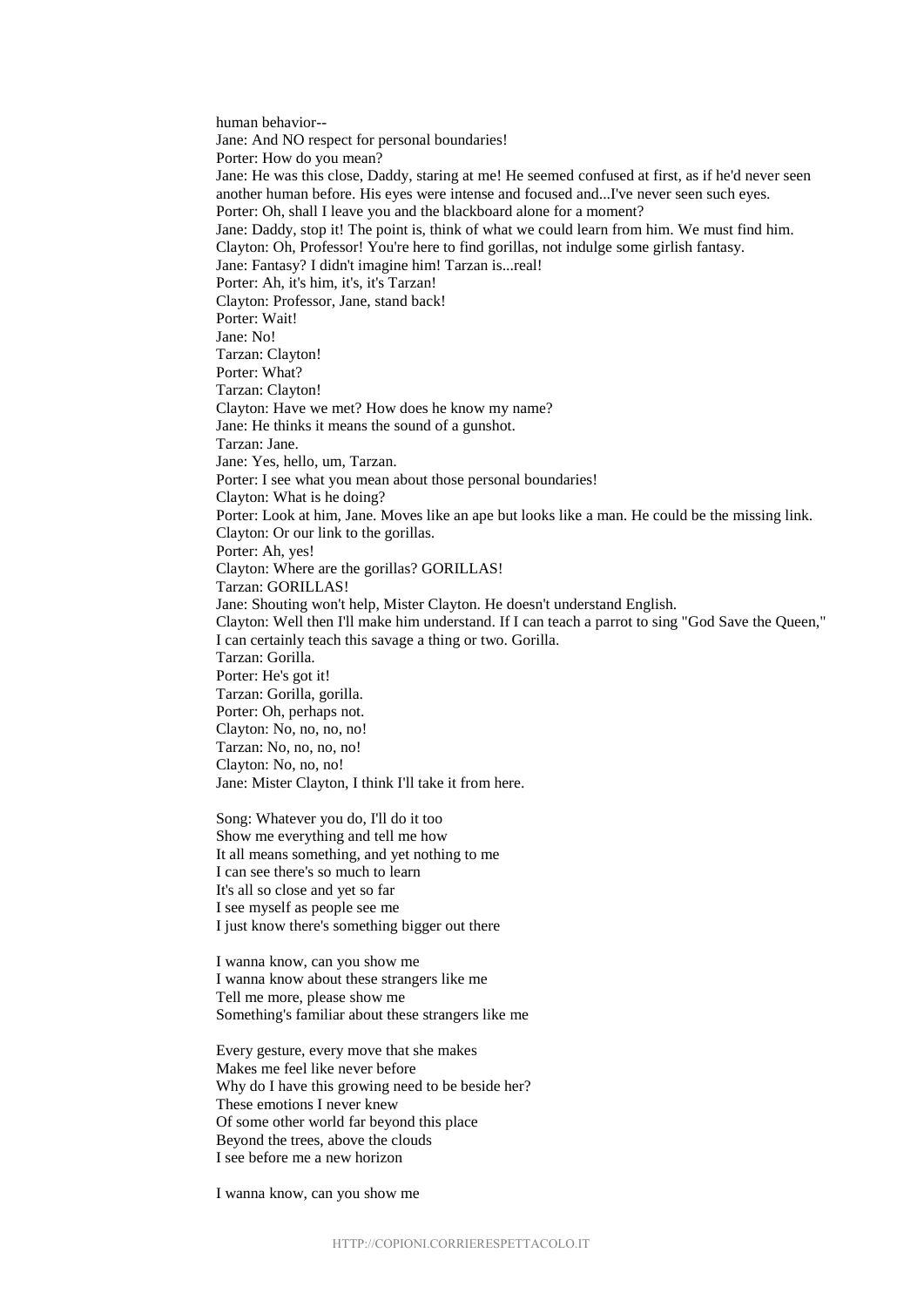I wanna know about these strangers like me Tell me more, please show me Something's familiar about these strangers like me

Come with me now to see my world Where there's beauty beyond your dreams Can you feel the things I feel, right now, with you Take my hand, there's a world I need to know

Clayton: We've wasted all this time on what he wants! The boat could arrive any day, now ask him straight out! Jane: Tarzan, will you take us to the gorillas? Do you understand? Tarzan: I understand. Porter: Good work, Jane! Clayton: Well? Tarzan: I can't. Clayton & Porter: What? Jane: Why not, Tarzan?

Tarzan: Kerchak.

Song: I wanna know, can you show me I wanna know about these strangers like me Tell me more, please show me Something's familiar about these strangers like me I wanna know

Tantor: Oh Terk, I've never seen him so happy. Terk: Eh? I give it a week. Sailors: Aye, cut her loose! etc. Porter: I've waited thirty years for this, and I won't leave until I see a gorilla! Oh, it's dreadful, Tarzan. Clayton: You're the captain! Just tell them you had engine trouble and give us two more days! Captain: And be late at every port from here to London? Jane: We'll have come all this way for nothing! Captain: I'm sorry, Miss Porter, but I simply can't do it! Clayton: This is your fault! I should've followed my instincts and set traps for the beasts! Jane: Don't you think I'm disappointed about the gorillas? You are absolutely impos--Tarzan! I was so afraid that you wouldn't come in time. The boat's arrived, the boat that's come to take us home, to England. And Daddy and I were wonder--well, I was wondering...well, we really hoped that you'll come with us, won't you? Tarzan: Go see England today, come home tomorrow. Jane: Oh no, well, you see, it would be very difficult to come back...ever. Tarzan: Not come back? Jane: Oh no no no, I know it sounds awful, but you belong with us, with people. Tarzan: Jane must stay with Tarzan! Jane: Stay here? Oh no no, my laundry! No I can't stay. Look, I've got--I'm with my father and... Tarzan: Jane, stay. Jane: But-- Tarzan: Please. Jane: But, I can't. Clayton: Women! How typical. Thank you, Jones. Even if you hadn't grown up a savage, you'd be lost. There are no trails through a woman's heart. Tarzan: Jane is going. Clayton: Yes. If only she could've spent more time with the gorillas. She's so disappointed, crushed really. Sorry, old boy. Oh well, I'd best get Jane's things to the ship. Tarzan: Clayton, if Jane sees gorillas, she stays? Clayton: Say, that's why she came, isn't it? Tarzan: I'll do it. Clayton: Good man. Snipes? Snipes: Sir? Clayton: Get the boys together. There's going to be a change in plans.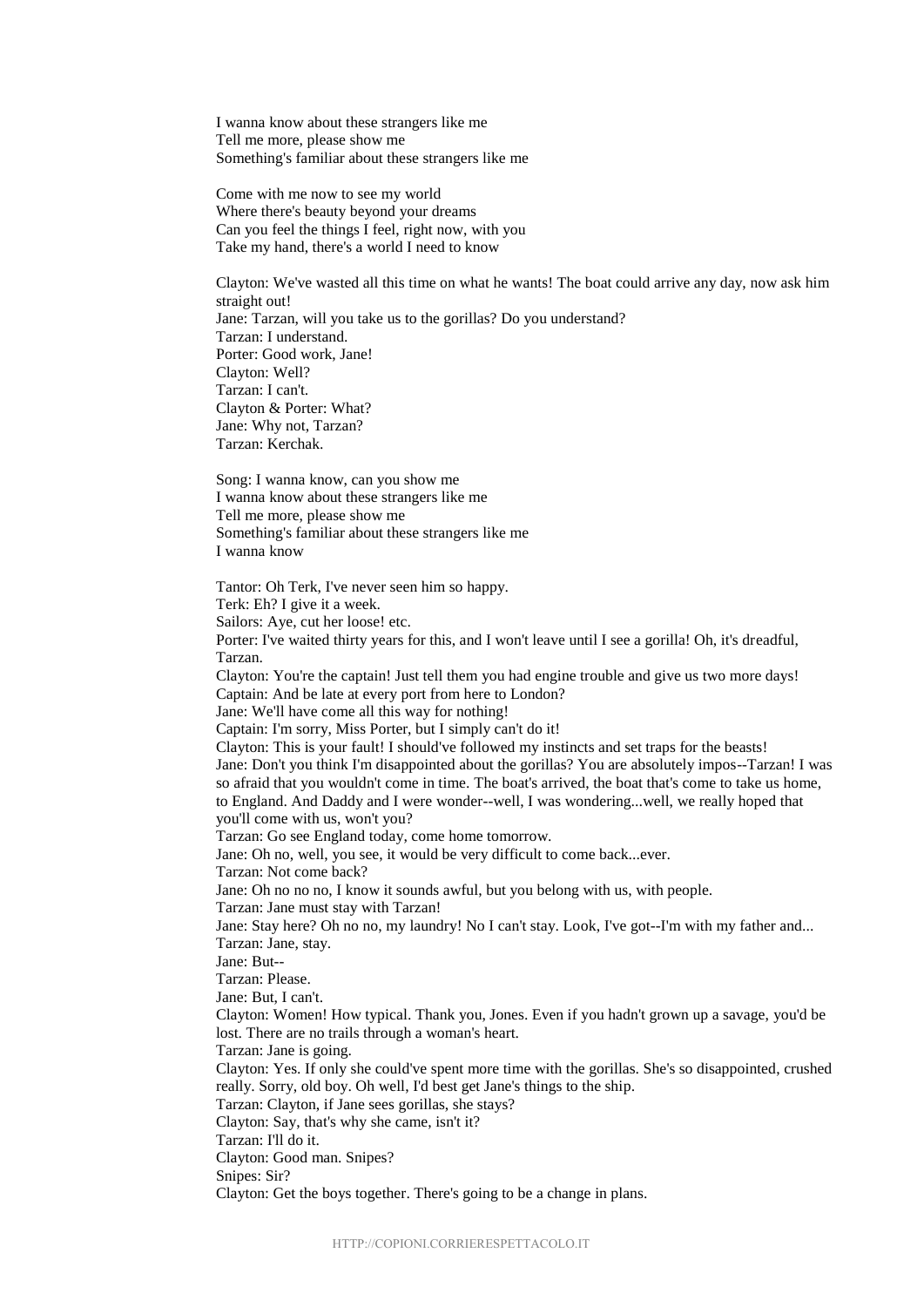Tarzan: Terk, all you have to do is get Kerchak out of the way. Terk: What?! Tantor: Well, I'd be happy to get Kerck-- Terk: Eh, shut your trunk and get me outta here! Can you believe that guy? Drops us like a newborn giraffe, kerplop! Now waltzes in here and expects us to just-- Tarzan: Terk, I'm asking you as a friend. Terk: Oh, doh, with the face and the eyes and the--all right! But don't make me do anything embarrassing. I'm gonna kill him! Tantor: Actually, I thought that dress was rather slimming on you. Terk: Oh really? I thought it was a little revealing and kinda--How does she move in this thing?! Jane: Look Daddy! Porter: What? Wha--Jane! Clayton: Be careful, Professor. Jane: She's beautiful. Tarzan: She's my mother. Jane: But--this is your--mother. Porter: What, what, what's happening? Jane: I don't know, Daddy. Clayton: It's getting away! Jane: Clayton, no, you'll only frighten her more. Porter: Oh yes, absolutely, my dear. Good idea. Clayton: What are you doing? Do you want to frighten them off? Get up, get--don't get up. Jane: Hello. It's very nice to meet you too. Porter: Oh, your majesty, you're such a tease! Oh, hello, hello. Archimedes Q. Porter at your service. Quite a grip you've got! Oh thank you, is that one of mine? Oh, this is wonderful! Mister Clayton, look, look, social grooming! Clayton: Congratulations, Professor. Our dream has come true. No, give me that! Hey, stop that, stop--hold on now, leave that! That is not to be played with! Jane: Can you teach me? Tarzan: Speak gorilla? Jane: Yes. Tarzan: Ooh-ooh-ee. Jane: Ooh-ooh-ee. Tarzan: Eh-ooh. Jane: Eh-ooh. Tarzan: Ooh. Jane: Ooh. Tarzan: Ooh. Jane: Ooh-hoo-hoo-hoo. Ooh-ooh-ee-eh-ooh. Good heavens, what did I say? Tarzan: That Jane stays with Tarzan. Jane: Stay? But I-I thought we'd already--Tarzan, I-I--Is that my dress? Tarzan: Oh no! Jane: Oh, Daddy! Clayton: Give it to me! Huh? Tarzan: No! Go! Jane: Wait, wait! Tarzan! Tarzan: Go now! Porter: Jane, quickly, hurry! Tarzan: Kerchak, I didn't--I'm sorry-- Kerchak: I asked you to protect our family. And you betrayed us all. Tarzan: I'm so confused. Kala: Come with me. There's something I should've shown you long ago. Tarzan: Is this me? Then this is my father, and--and my-- Kala: Now you know. Tarzan, I just want you to be happy, whatever you decide. Tarzan: No matter where I go, you will always be my mother. Kala: And you will always be in my heart. Goodbye Tarzan. Tantor: Tarzan! Terk: We're too late, I can't believe it! If you'd have pulled over and asked for directions! Tantor: We didn't get to say goodbye. Terk: Yeah, well good riddance, all right? Who needs you, huh? Go on, get out of here, bald boy! You-you ingrate, you bald ingrate! Go on and rot, for all I care! Go! What are you looking at?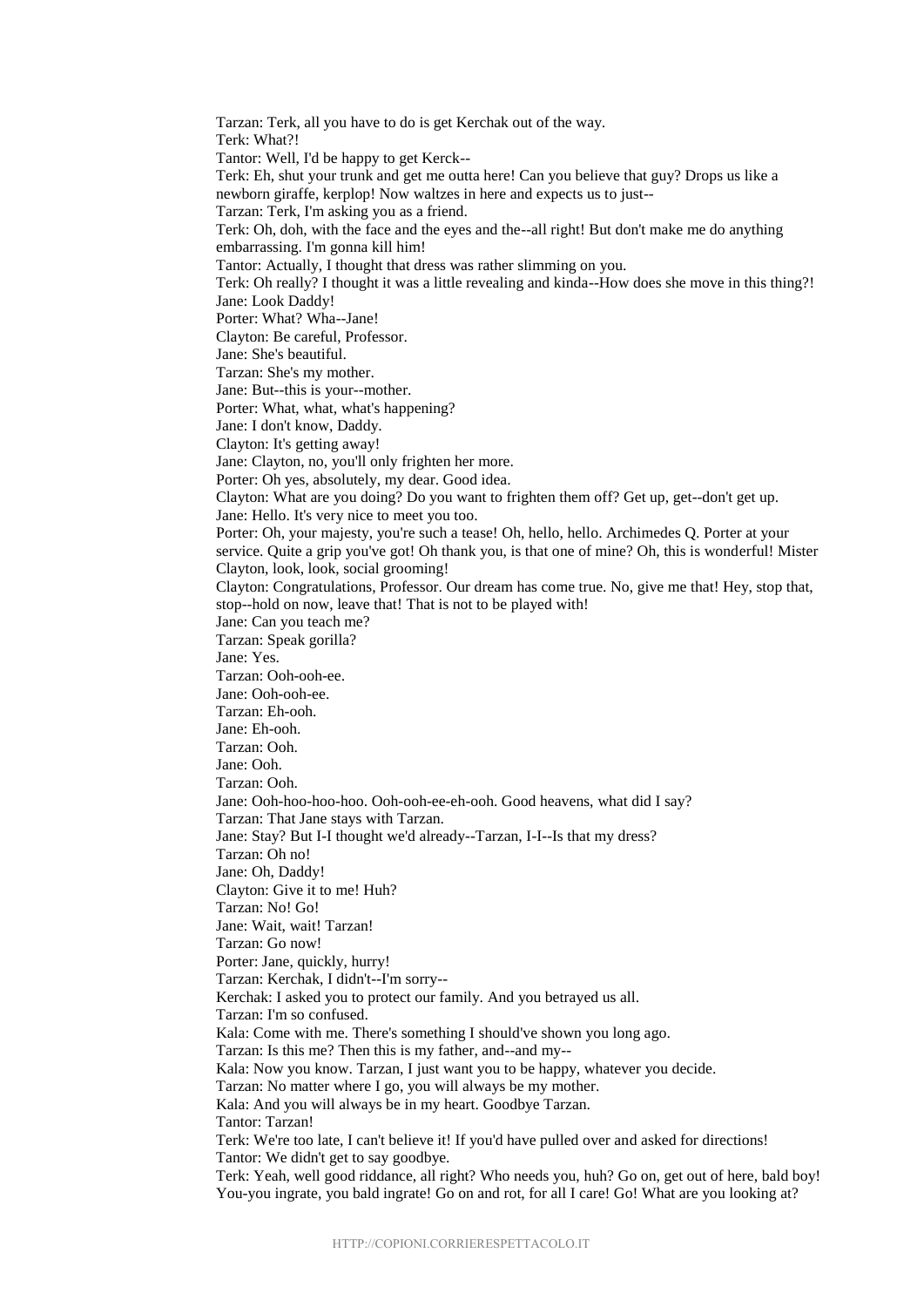Tantor: I'm gonna miss him too. Terk: Oh!

Jane: Oh, Tarzan, you can't imagine what's in store for you! You're going to see the world and everyone's going to want to meet you! Kings and scientists and famous writers... Porter: Yes, Darwin, and Kipling. Queen Victoria! Jane: And I haven't met her, but I've heard she's awfully nice. Tarzan: And I'll be with Jane. Jane: Um, yes. With Jane. Oh, slippery. Tarzan! Tarzan! Tarzan! Tarzan: Jane! Clayton: What's going on here? Tarzan: Clayton! Clayton, help! Clayton: Have we met? Ah yes, the apeman. Tarzan: Clayton, you, you-- Clayton: So sorry about the rude welcome, old boy, but I couldn't have you making a scene when we put your furry friends in their cages. Tarzan: Why? Clayton: Why? For three hundred pounds sterling a head. Actually, I have you to thank, my boy. Couldn't have done it without you. Lock him up with the others. Tarzan: AAAAAAH! Tantor: That sounded like Tarzan. He sounded like he was in trouble! Terk: Yeah, well why doesn't he get his new friends to help him? I don't care. Tantor: That's it! I've had it with you and your emotional constipation! Tarzan needs us, and we're gonna help him. You got that? Now pipe down and hang on tight! We got a boat to catch! I've never felt so alive! Terk: Good, 'cause I'm gonna kill ya! Tantor: No time for that now, Missy. Jane: Tarzan, it's no use, don't! Tarzan: Clayton! Jane: Yes, Clayton. Clayton betrayed us all. I'm so sorry, Tarzan. Tarzan: No, I did this. I betrayed my family. Kerchak was right. Porter: Oh, those magnificent creatures, shivering in cages! What is this world coming--Oh, by jove, don't know my own strength! Jane: What was that? Terk: You are an animal! Porter: That sounded just like an elephant. Tarzan: Tantor! Thanks guys! Terk: Oh, I thought I would never see you again, and here you are... Tantor: Sometimes you embarrass me!

## [...]

Clayton: Ah, I remember you. I think this one would be better off stuffed! Porter: Charge! Kerchak: You came back! Tarzan: I came home. Porter: Fire! Clayton: You there, take what you can back to the boat. I've got some hunting to do. Jane: Don't worry, I'm going to have you out of this in a second. Right, this should do the trick. Clayton: Hiding, are we? Go on! Jane: Clayton, you rat! Clayton: I could use a challenge, because after I get rid of you, rounding up your little ape family will be all too easy!

[...]

Clayton: Go ahead, shoot me. Be a man. Tarzan: Not a man like you!

[...]